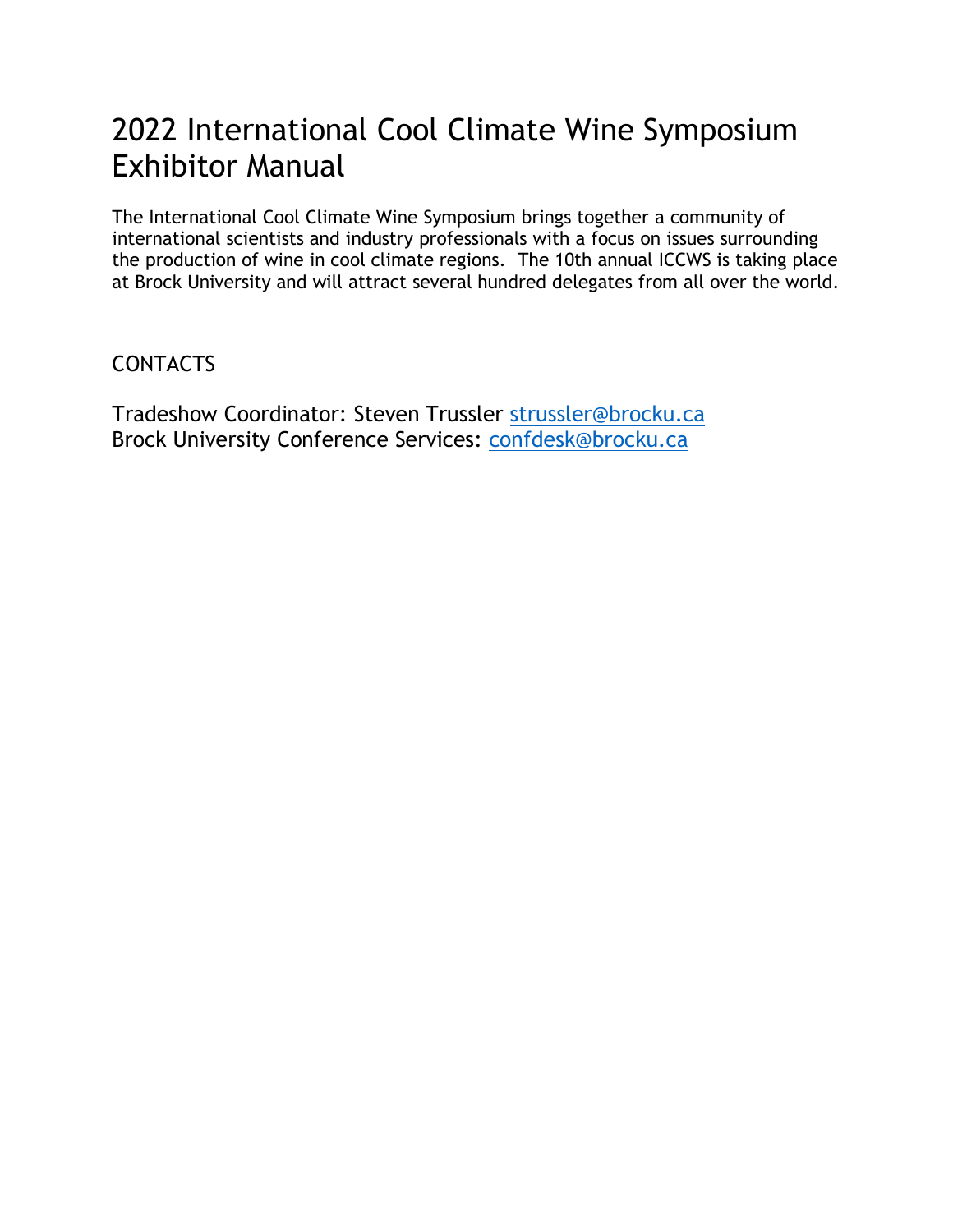## TRADE SHOW DATES AND SCHEDULE

The ICCWS happens from July 17<sup>th</sup> to 21<sup>st</sup>, 2022. The tradeshow will be open between 9 to 5 pm on July 18<sup>th</sup>, July 19<sup>th</sup>, and July 20<sup>th</sup>. Below is the schedule for the tradeshow during the symposium.

| Sunday July 17, 2022 |                                                           | Monday July 18, 2022 |                                          | Tuesday July 19, 2022 |                                      | Wed July 20, 2022 |                                      | Thursday July 21, 2022 |                                     |
|----------------------|-----------------------------------------------------------|----------------------|------------------------------------------|-----------------------|--------------------------------------|-------------------|--------------------------------------|------------------------|-------------------------------------|
|                      |                                                           | 08:00                | Opening<br>Ceremony                      |                       |                                      |                   |                                      | No Tradeshow           |                                     |
|                      |                                                           | 08:30                | Conference<br>Keynote                    |                       |                                      |                   |                                      |                        |                                     |
|                      |                                                           | 09:00                | <b>Tradeshow Opens</b>                   | 09:00                 | Oenology<br>Keynote                  | 09:00             | <b>Business Keynote</b>              | 9:00                   | Science<br>Communication<br>Keynote |
|                      |                                                           | 09:30                | <b>Break in Program</b>                  |                       |                                      |                   |                                      |                        |                                     |
|                      |                                                           | 09:45                | <b>Viticulture</b><br>Keynote            | 10:00                 | Tradeshow<br>Opens                   | 10:00             | <b>Tradeshow Opens</b>               |                        |                                     |
|                      |                                                           | 10:45                | <b>Break in Program</b>                  | 10:15                 | <b>Break in Program</b>              | 10:15             | <b>Break in Program</b>              |                        |                                     |
|                      |                                                           | 11:30                | <b>Tradeshow Lunch</b>                   | 11:30                 | <b>Tradeshow Lunch</b>               | 11:30             | <b>Tradeshow Lunch</b>               |                        |                                     |
| 14:00                | Exhibitor<br>Registration<br>and Move in<br><b>Begins</b> | 12:30                | <b>Delegate Lunch</b>                    | 12:30                 | Delegate Lunch                       | 12:30             | Delegate Lunch                       |                        |                                     |
|                      |                                                           | 13:00                | Pop-up Wine<br><b>Tastings Begin</b>     | 13:00                 | Pop-up Wine<br><b>Tastings Begin</b> | 13:00             | Pop-up Wine<br><b>Tastings Begin</b> |                        |                                     |
| 16:00                | Welcome<br>Reception<br><b>Begins</b>                     | 15:00                | <b>Break in</b><br>Programming           | 15:00                 | <b>Break in</b><br>Programing        | 15:00             | <b>Break in</b><br>Programming       | 16:00                  | <b>Closing Ceremony</b>             |
| 18:00                | Welcome<br>Reception<br><b>Ends</b>                       | 17:00                | <b>Tradeshow Closes</b>                  | 17:00                 | <b>Tradeshow Wine</b><br>and Cheese  | 17:00             | <b>Tradeshow Closes</b>              |                        |                                     |
| 19:00                | Exhibitor<br>Registration<br>and Move in<br>Ends          | 17:30                | <b>Wines of Canada</b><br><b>Tasting</b> | 18:00                 | Tradeshow<br>Closes                  | 18:00             | Tradeshow<br>Moveout                 |                        |                                     |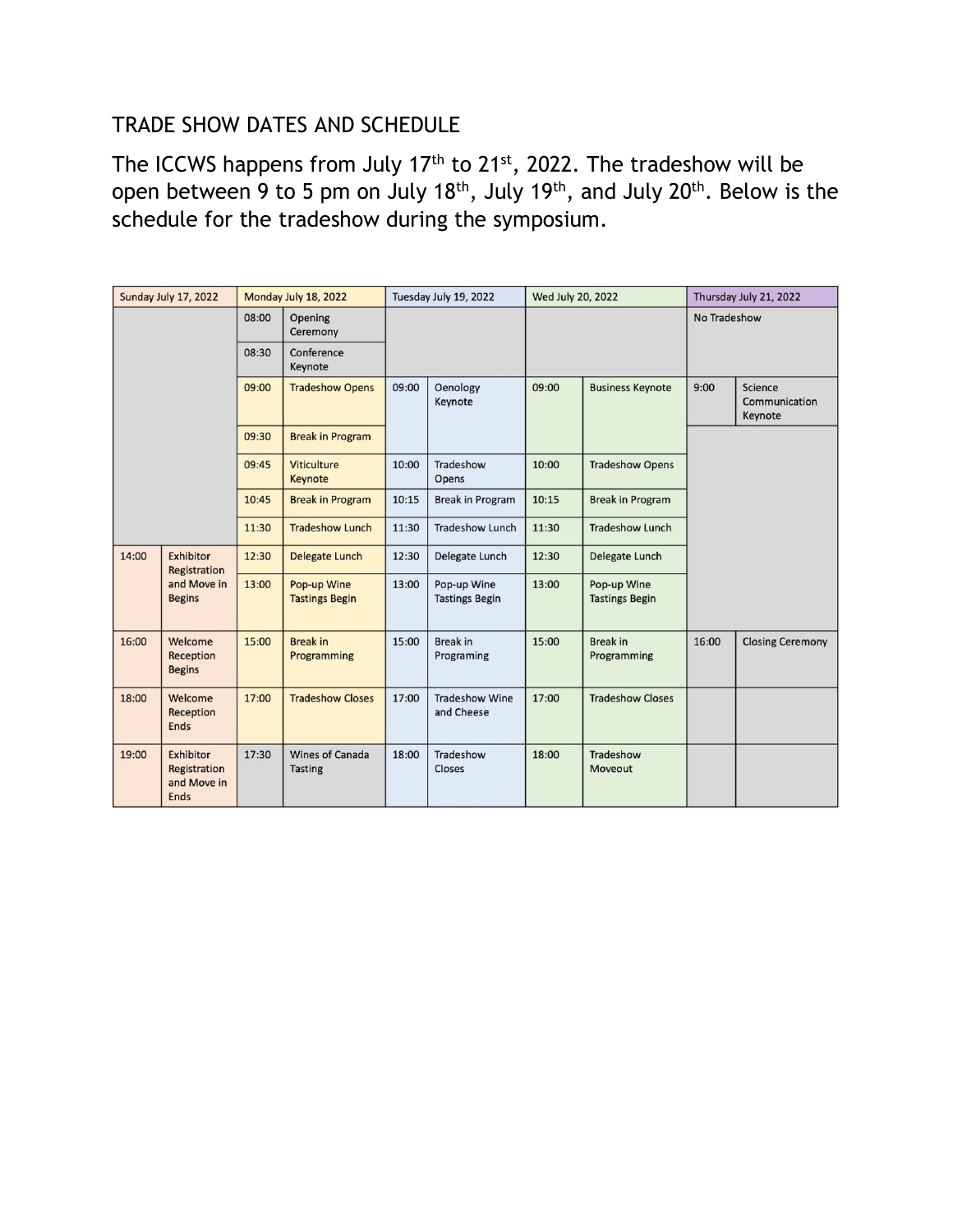## PRICING

\$1200 + HST for an 8-foot by 8-foot booth, which includes:

- $\geq 6$  foot table with tablecloth and 2 chairs
- $\triangleright$  Pipe and draping on 3 sides
- $\triangleright$  Standard electrical outlet
- $\geq$  2 exhibitor badges which include:
	- $\circ$  Coffee/tea for all exhibition days
	- o Lunches for all exhibition days
	- $\circ$  Admission to the Welcome Reception on Sunday July 17<sup>th</sup> from 4:00 pm to 6:00 pm
	- o Admission to the Tradeshow Wine and Cheese Reception on Tuesday July 19th from 5:00 pm to 6:00 pm
	- o Admission to all non-ticketed, non-restricted sessions of the ICCWS for all exhibition days

Carpet for booths, extra power outlets, audio-visual rental, and other custom amenities are available on an individual basis. Contact the tradeshow coordinator for more information and pricing.

#### MATERIAL HANDLING

There is no loading dock access near to the trade show location. If you have material that needs to be loaded/unloaded, this must be arranged in advanced with Brock University Conference Services.

Brock University will receive and store shipped materials from registered exhibitors. The received materials will be brought to the exhibition space for move-in. More information will be provided to exhibitors once they have registered. Brock University Conference Services does not provide customs support.

If you need customs service or would prefer to use a third party for your materials handling, please contact the tradeshow coordinator about approved suppliers.

#### BOOTH ASSIGNMENTS

Exhibitors will be asked to select their preferred booth number. Every effort will be made to ensure exhibitors are placed in their preferred booth, however the ICCWS cannot guarantee booth assignments. Booth placements are assigned on a first come, first served basis. Registration must be paid in full and proof of insurance received for a booth number to be assigned.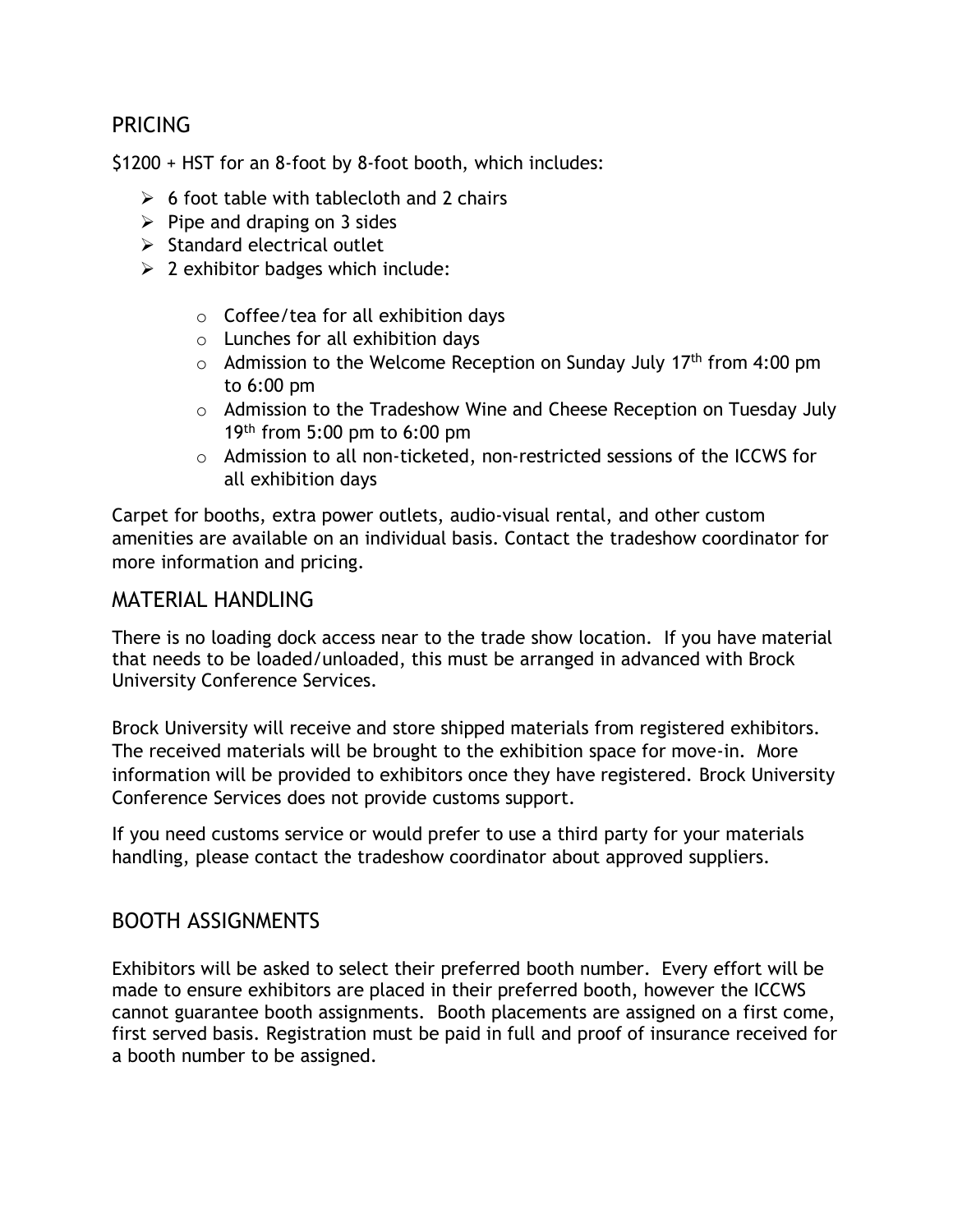#### FOOD/BEVERAGE SAMPLES

Sample food/or beverage products may not be distributed or sold by sponsoring organizations except upon written authorization by Brock University. Please contact the Tradeshow Coordinator for more information.

#### **SECURITY**

Access is restricted to the trade show area after hours and is patrolled by Campus Security Services. Brock University and ICCWS, however, cannot guarantee the security of booths. If you have materials that need to be secured overnight, contact the Tradeshow Coordinator.

## **ELECTRICAL**

Booths registration fees include standard electric outlets; however they are not provided by default. Please contact the tradeshow coordinator prior to the show if you require electricity for your booth.

## CLOSE OF SHOW/MOVE OUT

Move out begins after the show closes on Wednesday July  $20<sup>th</sup>$  at 6:00 pm.

No part of the booth may be removed, packaged, or prepared, nor any other form of booth dismantling until 6:00 pm.

In extenuating circumstances, exhibitors may ask for an early move out between 4:00 pm and 5:00 pm. THIS MAY ONLY BE DONE WITH THE PRIOR CONSENT OF THE TRADESHOW COORDINATOR.

All exhibits must be removed in their entirety by Wednesday, at 8 pm. If you require extra time for move-out, this can be arranged through the Tradeshow Coordinator.

Volunteer staff and equipment will be available to assist exhibitors if needed.

Exhibitors are responsible to ensure arrangements have been made for their outbound shipments. Should you require assistance with outbound shipping requirements, please contact Brock University Conference Services.

## REFUNDS

Exhibitors must notify the tradeshow coordinator before April  $30<sup>th</sup>$  2022 in order to receive a refund for registration costs (minus a \$200 administration fee).